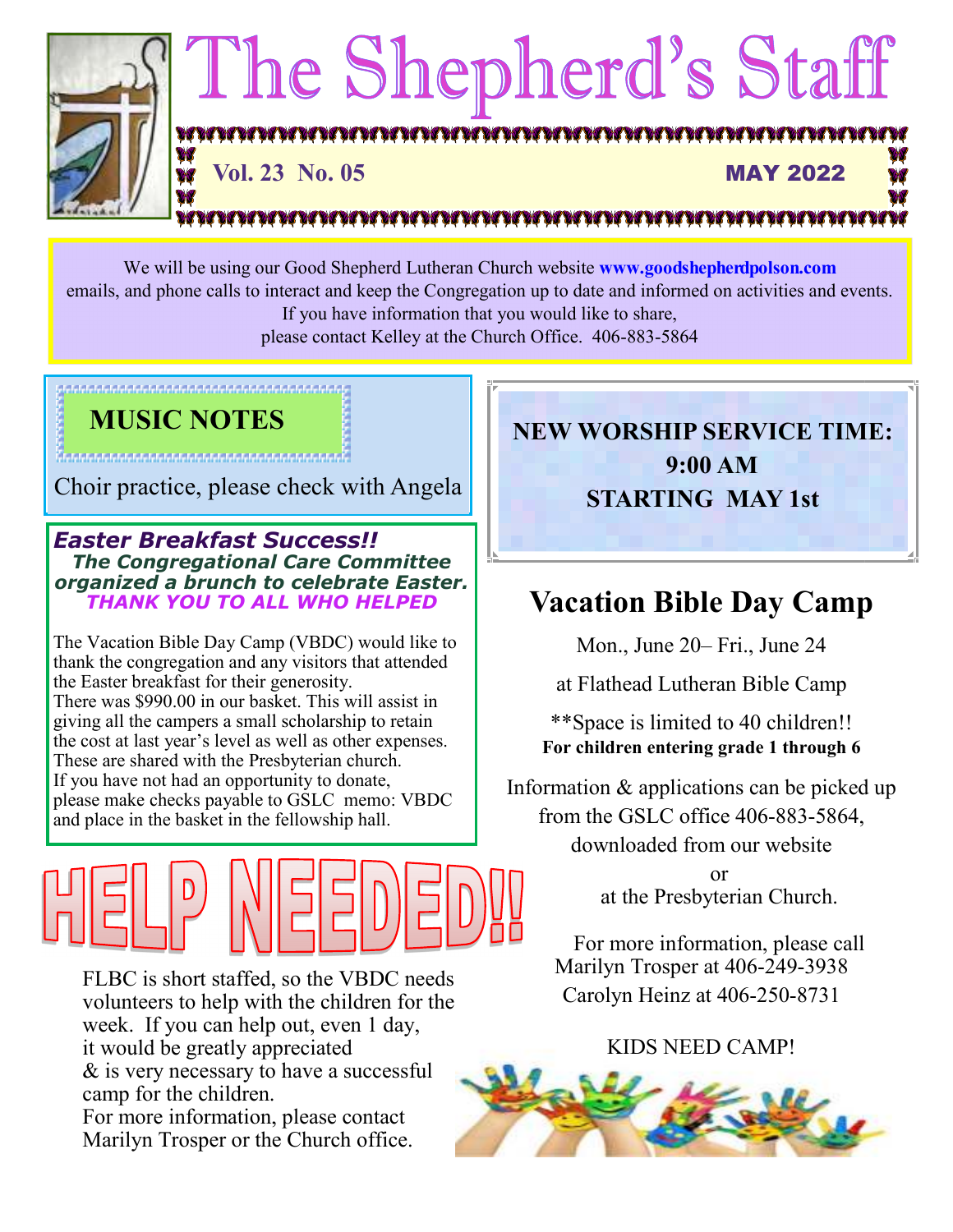

## Pastor Melanie's Musin

It looks like we may actually get to go to the Holy Land! All signs are "go" so far.

 I was asked what I look forward to most on my trip. My first answer was "getting there". My second and possibly truer answer is

"becoming a sponge and taking in everything I can".

 I am looking forward to not being in charge of anything. To listening and learning and absorbing, while someone else does the logistics, the presentations, the meals, and the cleaning. I am looking forward to being a participant and NOT a leader.

 On Holy Thursday my sermon was about receiving and giving--specifically about the importance of receiving love and having our "cup" refilled, so that we can give out of our abundance rather than running ourselves into the ground. As the lake needs water flowing through to keep it fresh and clear and blue--the fresh water that comes in to the north and water that flows back into the river at our end of the lake, so our souls need the input of God's love so that we will have love aplenty to give to others. The same is true of inspiration.

This is a great time of year for pastors to receive fresh inspiration.

I am confident that I will be inspired by this trip, going to the places where Jesus walked, seeing the hills and valleys and towns and cities in person that I have talked about and taught about for so many years while only having seen them in photos or on video. I expect to learn also from meeting and talking with others both in our group and in the places we visit. I look forward to the devotions (led by others) and Bible studies (led by others) and maybe even opportunities for worship. I look forward to eating the food. In short, I am looking forward to the entire experience! And, at the end, I expect to return home, tired but inspired, with new learning and wisdom to share with you.

Peace be with you during the days I am gone and through out the Easter season. May your cup be refilled as well!

*Pastor Melanie Martin-Dent* 

### **Pastor's Holy Land Trip:**

The Martin-Dent's trip has been rescheduled for April 25-May 4. Their itinerary is on a bulletin board in the Fellowship Hall if you'd like to know where they are going. They appreciate your prayers for safe travel!

### **Confirmation**

 We will meet after school on Thursday, May 12 and May 26. We will finish up studying the Lord's Prayer.

### **Connections Spring Book Discussion**

 We will be reading and discussing "Braiding Sweetgrass" by Robin Wall Kimmerer, beginning Thursday, May 12 from 6:30-7:30 pm. If the weather is nice, we may move out to the courtyard, and if it is extra nice, we may head to Boetcher Park instead. Contact Pastor, if you are interested.

### **Adult Sunday School**

Seasons and Perspectives of Faith. We will meet again the first Sunday in October, when worship returns to the 10:00 am time.

**Funeral Planning:** New documents are available to assist you in making your plans and sharing them with your loved ones as well as your pastor. These were developed in the Adult Sunday School class this winter and have been approved by the worship committee and Council. They will be in the Narthex on the table.

**Faithful Innovations:** Are you interested in helping grow our church? Come to a conversation with Pastor Peggy Paugh-Leuzinger, Director of Evangelical Mission for the Montana Synod over Zoom on Thursday, May 12 at 1:00 pm to learn about the Faithful Innovations program. Participating congregations bring a team to a series of online trainings, meet with a coach, plan and implement experiments in outreach in order to share God's love in our community. Several neighboring ELCA churches are participating and have given it good reviews.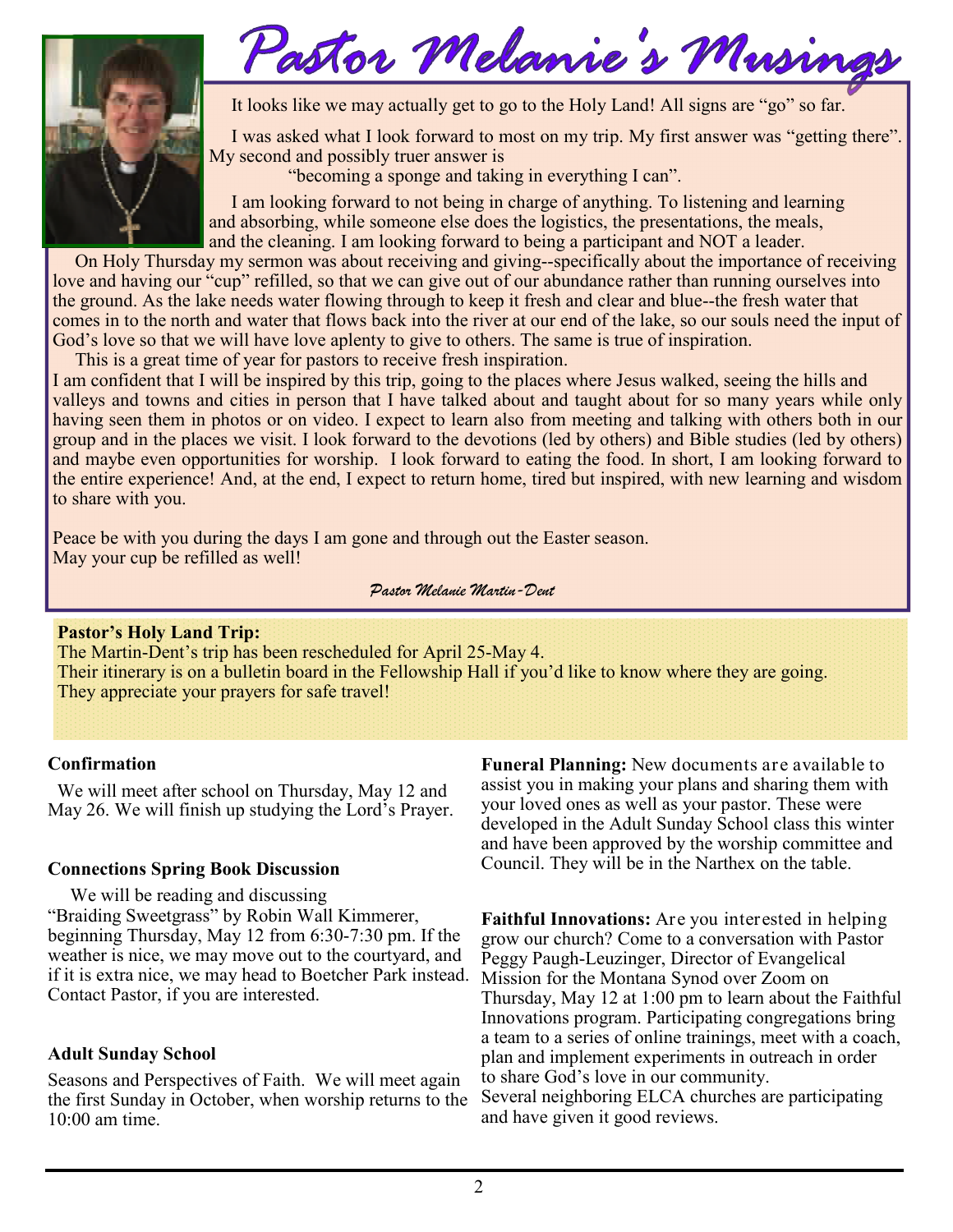### \$\$\$\$\$\$\$\$\$\$\$\$\$\$\$\$\$\$\$\$\$\$\$\$\$\$\$\$\$\$\$\$\$ **HAPPY BIRTHDAY MAY**

| <b>ZACKARY BOYLE</b>  | 01             |
|-----------------------|----------------|
| <b>BRENT AMAN</b>     | 0 <sub>1</sub> |
| <b>TONY PETERSON</b>  | 03             |
| <b>BEN RIVER</b>      | 03             |
| <b>CHRIS BALSTAD</b>  | 04             |
| <b>SPRING McKEE</b>   | 04             |
| <b>SHERRY DAVIS</b>   | 05             |
| <b>RISSA KROLL</b>    | 05             |
| <b>VICKIE SALWAY</b>  | 08             |
| <b>SHELDON McLEOD</b> | 08             |
| <b>REANNA TROSPER</b> | 08             |
| <b>KEITH ERICKSON</b> | 12             |
| <b>MARY JENSEN</b>    | 16             |
| <b>BILL FOX</b>       | 16             |
| <b>MICHAEL KROLL</b>  | 26             |
| <b>KRISTIN NELSON</b> | 28             |
| <b>TIM DOLPHIN</b>    | 29             |
| <b>ROD HANSON</b>     | 29             |
| <b>TIAS FYANT</b>     | 30             |



# Immanuel Lu COMMUNITI

### OPPORTUNITIES TO GIVE: ilcorp.org

For more information call 406-752-9624 Pastor Al Jensen, Director of Pastoral Care.

### \*\*\*\*\*\*\*\*\*\*\*\*\*\*\*\*\*\*\*\*\*\*\*\* **Flathead Lutheran Bible Camp**

\*\*\*\*\*\* **Register now for the 2022 CAMPS.** 

琴琴琴

☆

☆☆☆☆☆☆☆☆☆☆☆☆☆☆☆☆☆☆☆☆☆☆☆☆

*Now Hiring: Summer 2022 Staff!*

**The application to be a part of FLBC staff in 2022 is now open!** 

**Visit https://flbc.net/employment/ to learn more and find instructions for applying.** 

### **Don't wait to register, camps are filling up quickly!**

*3 Easy ways to Register* 

 Call *the CAMP office at 406-752-6602*  Emailing *office@flbc.net*  $\Rightarrow$  Online on the website: **flbc.net** 



### **Pastor Melanie's Camp Update…. FLBC Choir Camp (STAR Camp) June 26-July 1:**

We are restarting choir camp after a two-year break and want to make it possible for any young person who is entering  $3<sup>rd</sup>$  grade through those who graduate this spring to participate in this amazing experience!

Explore inspirational music, sing harmony with people of many ages, make friends, have fun, enjoy camp and participate in a talent show Wednesday evening and concert Friday at noon.

Bill and Marjorie Burkitt's grandson Jacoby Holte is leading the music program this year, Pastor Melanie will be among the camp pastors and her Flathead Flute Friend and local artist Margery Christenson will be leading the art program.

There is also a drama option led by Gretchen Mundinger of St. John's Lutheran in Helena.

If you know any child in this community who would like to spend a week at FLBC, contact Pastor. She'll do her best to make it happen.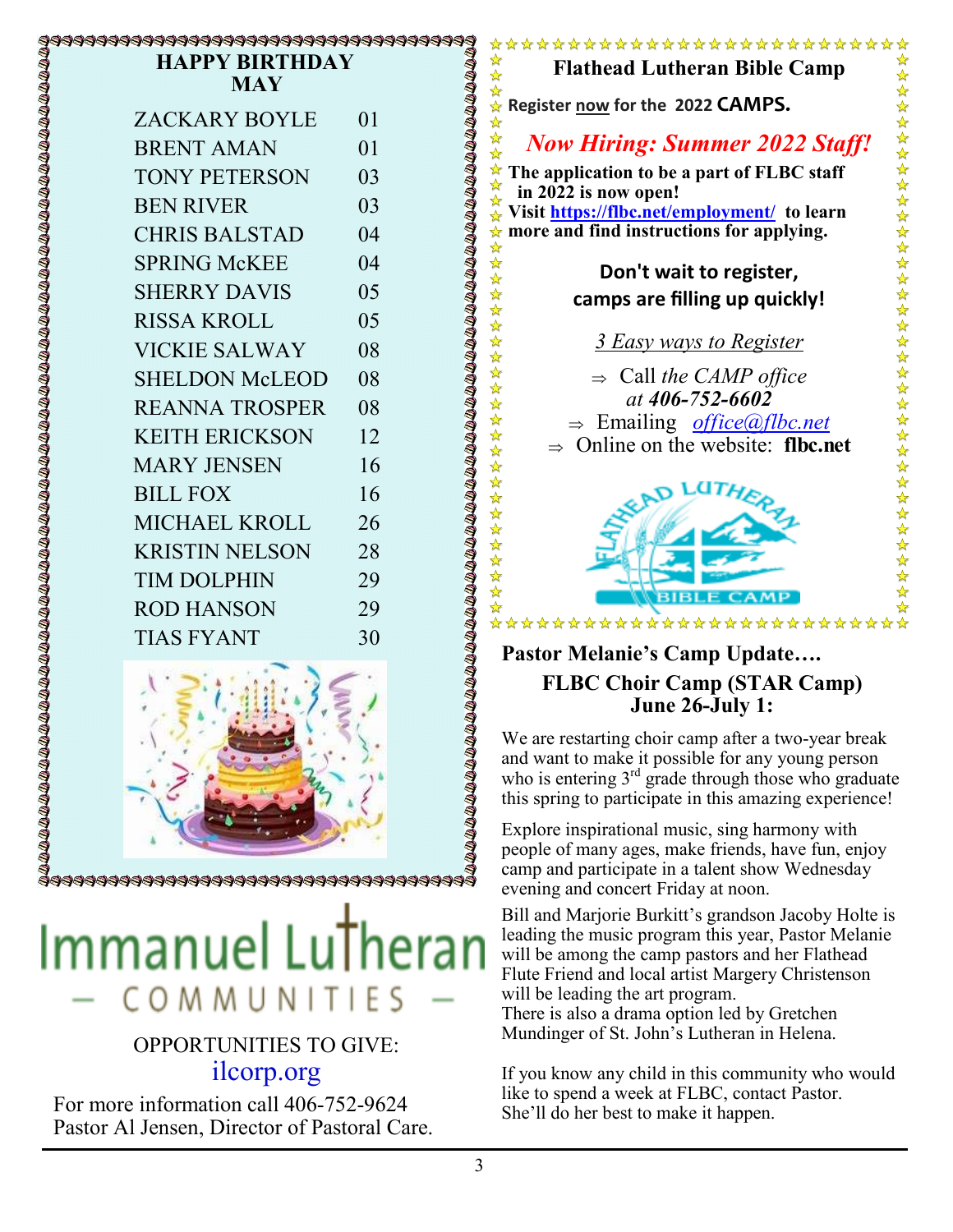

Dear Pastor Melanie, Christ is Risen! Christ is Risen indeed! Alleluia!

I wanted to take a moment to introduce myself, my name is Jamie Lennon and I have the pleasure of serving Lutheran World Relief as one of our Congregational Engagement Managers. As such, I have the very great and humbling privilege of sharing gratitude and updates with congregations like Good Shepherd Lutheran who share their love and generosity with our neighbors around the world through their partnership with LWR.

### **Thank you for all the ways you are caring for God's people.**

### **Ways to Give:**

You can give online at **lwr.org/match**.

This link can be used for your congregational gift or by your individual members.

You can also give by **mailing a check** to: Lutheran World Relief, PO Box 17061, Baltimore, MD 21297-1061. Please write "Ukraine match" in the memo line.

In gratitude,

Jamie Lennon Manager, Congregational Engagement LUTHERAN WORLD RELIEF LWR.ORG OFFICE 1– 800-597-5972



**LUTHERAN WORLD RELIEF** 

**Grads will receive Quilts during the worship service & join them for refreshments at fellowship hour.** 

**KATELYNE DRUYVESTEIN** 







### **CADE LANIER**

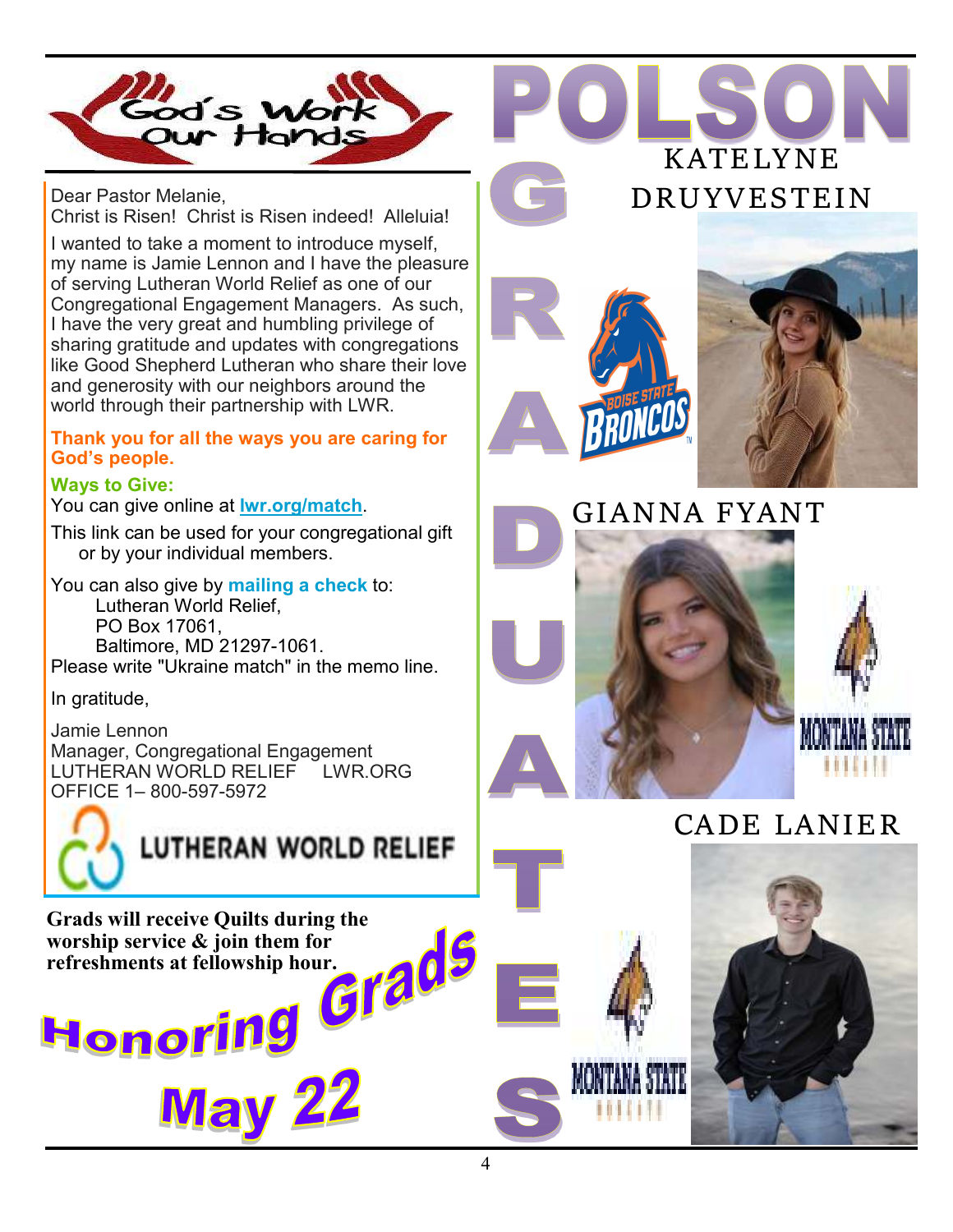### **In Our Prayers**

### **Loss & Grief:**

### **In the Service of our Country:**

Kyle Klusacek *(Rod & Sharon Hanson's Grandson)*, Joe Turnage, Brian Coffeen, J.D. Undem *(Rick & Sharon Procopio's grandson)*, Tyler Dyk, Donald Vandenbussche, Curtis Berg, Steven Sorensen, Justin Borders, Gabriel Barnes, Jayson Sorensen, Mark Newkirk, Kory Newgard*, all who currently serve and who have served.*



**Ongoing Health:** Peggy Hartman *(Ron Martin-Dent's sister)*, Marjorie Burkitt, Wayne West *(Barb Anderson's grandson),* Albert Knutson, Lilly Slagle *(Marret Christiansen's daughter)*, Patricia Smout (*Tony Peterson's mom),* Dave Bjur, Jan Wicklund, Blanche Rohrenbach, Debbie Lindquist, Linda Kirkelie *(Kari Mausshardt's mother),*  Steve Woidtke, Pat Radke *(Marion Woidtke's sister)*, Joan Platco *(Ramona Mahoney's friend),* Sue Dell'Angelo & Family *(Jim Woidtke's sister),* Ruth Hank, Hal Butts *(Mary Jo & Rick Johnson's friend)*, Anna Raymond *(Tony Peterson's friend),*  Kari Jo Comstock *(Rick & Mary Jo Johnson's daughter)*, Karen Vergeront, Scott Trosper, Craig Erickson, Jeff & Shirley Jacobson.

Thank you for your prayers and thoughts during this difficult time.

### 2022 *Council Highlights*

Next Council Meeting: **May 22nd at 10:15 AM**

The Church Council last met on Apr 24th, 2022. A Faith Innovations Team is being assembled to help gather information on growing the Church, if you are interested please signup in the Narthex for the first meeting on Thurs., May 12 at 1:00pm Thank you!

### **Our Ministers**: All Who Have Been Baptized Into Christ

**Our Pastor:** Rev. Melanie Martin-Dent

**Our Support Staff**: Minister of Music Financial Secretary Lynette Rundell

Kelley Druyvestein<br>Angela Claver

### **Our Congregation Council Members**: **Executive Board**<br>**President Kevin**

Vice President Jack Cummings Secretary Vince River<br>Treasurer Peter Mange

Kevin Torgenrud Peter Mangels

### **Liaisons to Committees**

Worship, Service & Music Candy Baszler-Gohl<br>Youth & Family Ministry Connie Brownell Youth & Family Ministry Congregational Care Karen Gunderson Stewardship Sherry Nelson<br>Property & Management Gary Wipplinger Property & Management

**Our Special Groups:** Trust Fund

#### MEMORIAL SERVICE for NORMA KNUTSON & MIKE KNUTSON Will be on SATURDAY, MAY 14th at 11:00am At Good Shepherd Lutheran Church

**Prayer Shawls** are available to give to anyone in need of comfort. We have some that are ready to give, along with a prayer card. Also, we would appreciate any assistance in making them. Yarn & instructions availa‐ ble. **Thank you to the knitters**, who have created beauti‐ ful shawls. We now have some ready. Thank you!

### *The Sunshine Ministry*

*Barb Dolphin will be sending a card for birthdays, get well and to anyone you feel needs a special note. Please have their name & address and call* Barb *at 883-4592.*

### **Together in Worship**

Together in Worship Average Year-to Date: Join US in Church!

### **Financial Information**

Fiscal Year-to-Date January 1 through March 31st, 2022

| YTD Actual Contrib. & Gifts, Undesignated*<br><b>YTD Budgeted Income Target</b><br>Other Sources of Income**<br><b>Total Year-to-Date Operating Income</b><br><b>Total Year-to-Date Operating Expenses</b> | \$29,776.76<br>\$38,500.02<br>1,636.92<br>$$31,413.68$<br>$$38,249.14$ |
|------------------------------------------------------------------------------------------------------------------------------------------------------------------------------------------------------------|------------------------------------------------------------------------|
| *Undesignated contributions & gifts includes offerings<br>designated as "non-synod"<br>**Includes Thrivent Choice & "synod only" designated offerings                                                      |                                                                        |